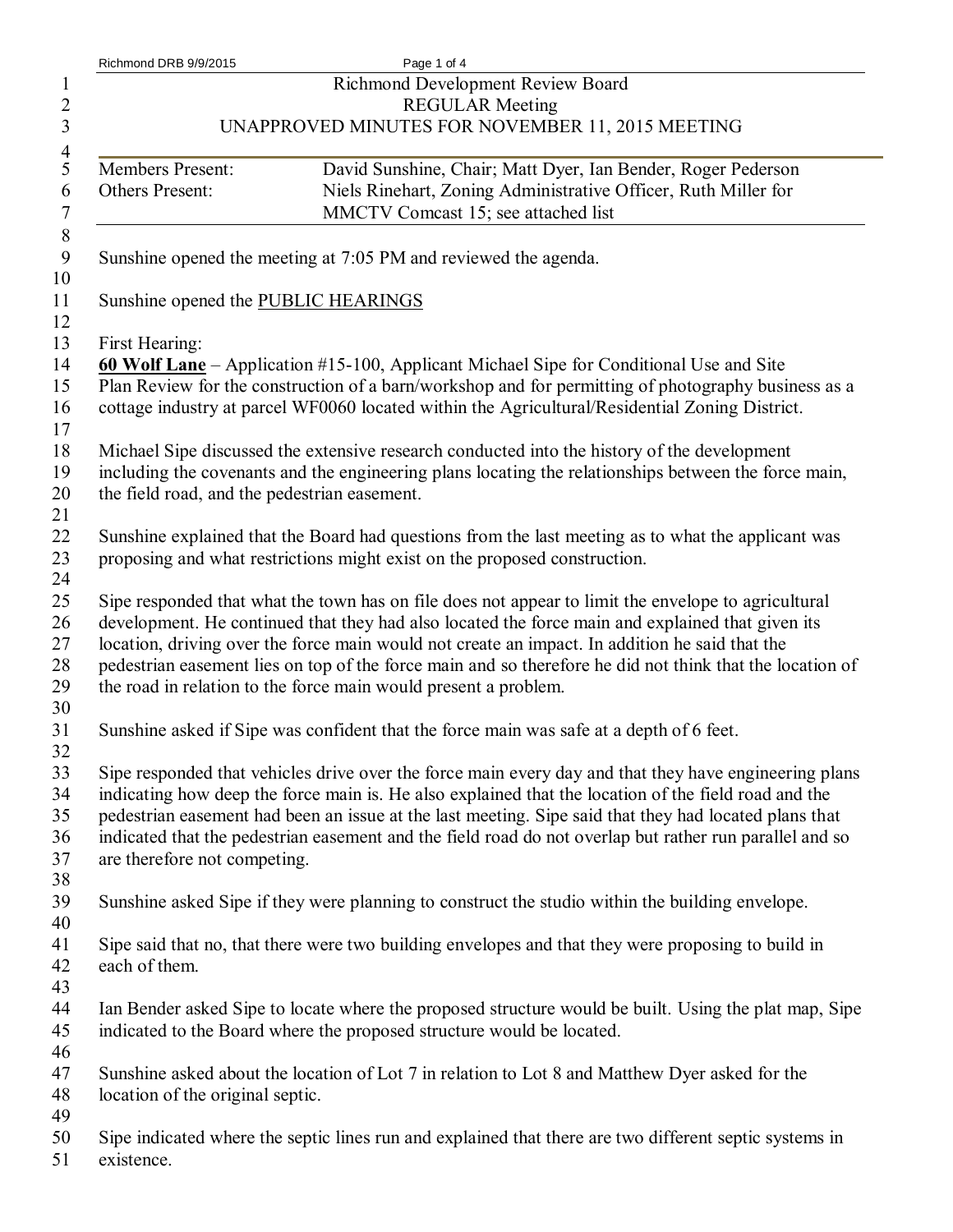- Roger Pedersen asked if Sipe was proposing to construct a separate septic system for the proposed
- building and asked Sipe to verify if the access to the proposed building was off of Wolf Lane or the field road.
- Sipe said that yes, there are constructing a separate septic system and that the field road will provide access, via Wild Apple Lane.
- Sipe provide extensive pictures to provide a visual tour of the property and the location of the proposed construction.
- 

- Pedersen asked who else uses the field road.
- Sipe responded that no one uses it currently and that it was built as a road complete with culverts. Sipe also presented an engineering plan illustrating the location of the force main.
- Pedersen asked for clarification concerning the chronology of the Declaration of Covenants, asking if the covenants subsequent to the first covenant modified the first covenant.
- Sipe, referencing the Wild Apple Lane covenants, explained that Wild Apple Lane residents have a right to use the field road to gain access to their septic field.
- Dyer asked for clarification on what chronology was being proposed for the construction of the barn 24 and the house. He asked what Sipe's plan was and how flexible they were.
- Sipe explained that they are hoping to build the studio barn first and proposed that the permit to construct the barn be conditional on the house being built within a set period of time. He asked that since it would be difficult to manage two construction projects simultaneously, if they could have a six-month grace period between the two construction projects. They want to build the barn/studio first since its completion is more pertinent to getting themselves situated. In addition they need to wrap-up selling their home in Burlington and it would be nice to have the time during the summer to do that.
- 
- Sunshine responded that the proposed structure has to be accessory to a primary residence.
- Sipe asked what would constitute a reasonable beginning to the construction of the primary residence and an acceptable level of commitment, such as clearing the lot and drilling the well.
- Sunshine repeated the problem that they are applying for a building permit for the barn/studio as an accessory use, but if the primary house doesn't exist then it isn't accessory use. He continued that if
- the Board grants a permit now, it would be contingent on the Sipes having a primary residence in place. Or, the Board could not grant the permit now and wait until the house is there and then grant
- the permit.
	-
	- Sipe explained that not having the permit for the barn/studio would leave them exposed. He asked what sort of an arrangement would be reasonable.
	- Sunshine asked if they could build the barn and call it their house.
	-
	- Sipe responded by asking what would their exposure then be. They would like to settle the
	- construction of the studio first and then begin building the house. Sipe followed up by asking if those
	- were their only two options.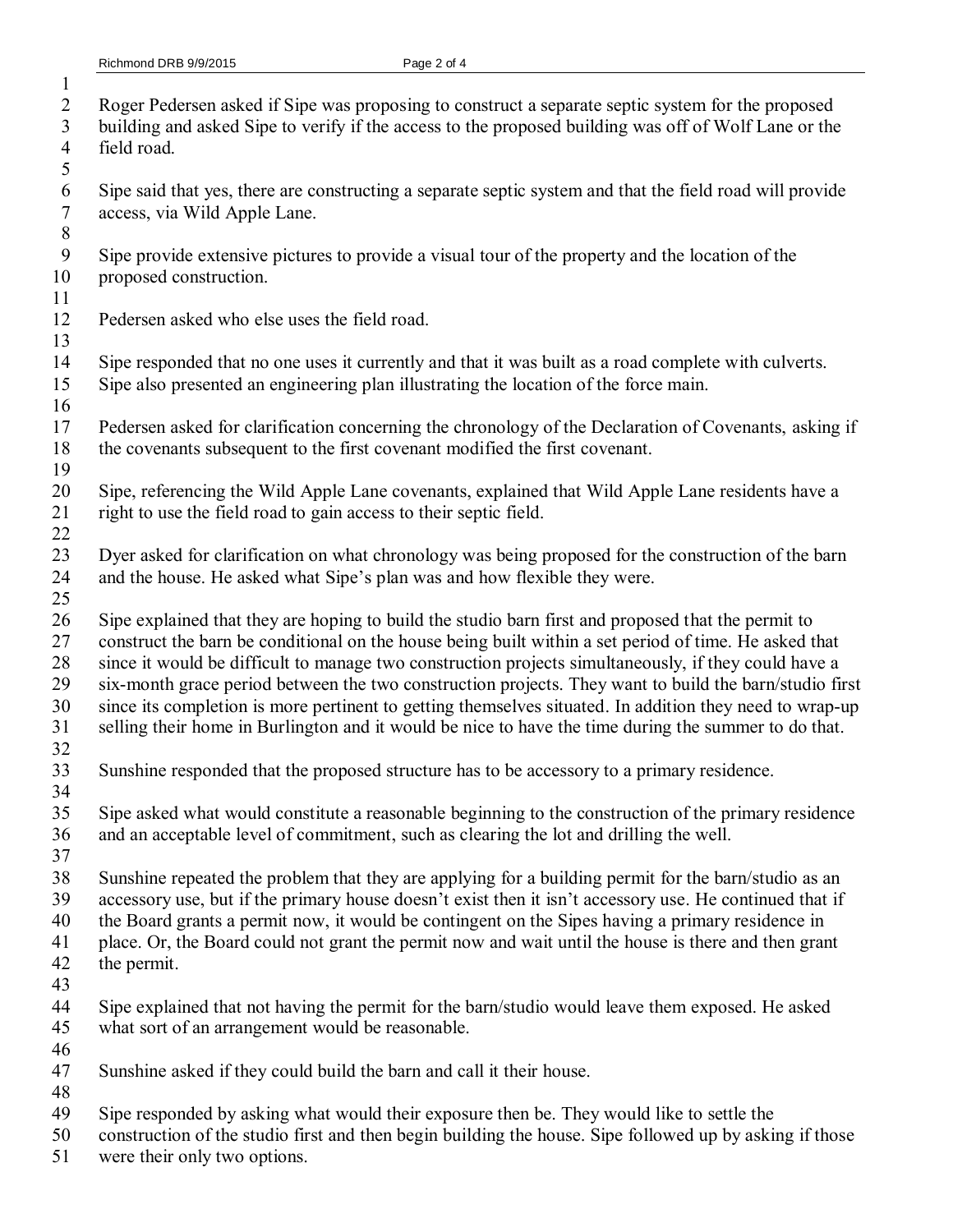| $\overline{2}$<br>3                                    | Sunshine suggested that they could build the barn, call it their house, and then switch.                                                                                                                                                                                                                                                                                                                                                                                                                                                                   |
|--------------------------------------------------------|------------------------------------------------------------------------------------------------------------------------------------------------------------------------------------------------------------------------------------------------------------------------------------------------------------------------------------------------------------------------------------------------------------------------------------------------------------------------------------------------------------------------------------------------------------|
| $\overline{4}$<br>5<br>6<br>$\tau$<br>$8\,$<br>9<br>10 | Sipe asked if that would not leave them exposed as well since then they could be questioned about<br>building an accessory structure to what was then their primary house. He followed by saying that the<br>easiest way for them to proceed would be to build the studio/barn and then the primary house. Sipe<br>suggested that the Board condition the granting of the permit to build the studio/barn with the<br>requirement that they begin construction on the house, including getting the permit for the primary<br>house, clearing the lot, etc. |
| 11<br>12                                               | Sunshine said the ordinance was clear and that they did have much room to maneuver. The ordinance<br>says that a cottage industry is to be located in an accessory structure.                                                                                                                                                                                                                                                                                                                                                                              |
| 13<br>14<br>15                                         | Sipe asked if they couldn't build the studio and then call it their house.                                                                                                                                                                                                                                                                                                                                                                                                                                                                                 |
| 16<br>17<br>18                                         | Sunshine said that they could get creative but that such arrangements were between the applicant and<br>the Zoning Adminstrator.                                                                                                                                                                                                                                                                                                                                                                                                                           |
| 19<br>20                                               | Bender asked why not just proceed with the construction by the book.                                                                                                                                                                                                                                                                                                                                                                                                                                                                                       |
| 21<br>22<br>23                                         | Sipe responded by asking if the applicant would need to have a completed house before constructing<br>an accessory?                                                                                                                                                                                                                                                                                                                                                                                                                                        |
| 24<br>25<br>26<br>27                                   | Bender said that in his opinion they should have a house in-place, but that it's open to interpretation<br>as to what exactly that means. He said that he felt they were complicating the issue more than they<br>needed to by trying to get everything.                                                                                                                                                                                                                                                                                                   |
| 28<br>29                                               | Sipe said that for them, it would be much simpler if they could build the barn/studio first even if the<br>interpretation is more complex.                                                                                                                                                                                                                                                                                                                                                                                                                 |
| 30<br>31<br>32                                         | Bender said that it would be good for the Sipes to take a step back and be willing to compromise.                                                                                                                                                                                                                                                                                                                                                                                                                                                          |
| 33<br>34<br>35                                         | Sipe asked if the Board was asking for willingness to compromise with the town ordinance and<br>Bender explained that no, he meant with their timeline.                                                                                                                                                                                                                                                                                                                                                                                                    |
| 36<br>37<br>38                                         | Sunshine explained that the Board has trouble compromising with the ordinance since doing so would<br>go against the ordinance.                                                                                                                                                                                                                                                                                                                                                                                                                            |
| 39<br>40<br>41                                         | Dyer suggested that the Board approve the application but make the approval contingent on the<br>primary house being build.                                                                                                                                                                                                                                                                                                                                                                                                                                |
| 42<br>43<br>44                                         | Sipe responded to say that such an arrangement would provide them with the assurance that they<br>needed.                                                                                                                                                                                                                                                                                                                                                                                                                                                  |
| 45<br>46<br>47                                         | Bender asked for clarification on the length of the appeal period if the Board issued a permit with<br>such an arrangement.                                                                                                                                                                                                                                                                                                                                                                                                                                |
| 48<br>49                                               | Sunshine said the appeal would be 30 days and Dyer said that then the applicant would be protected.                                                                                                                                                                                                                                                                                                                                                                                                                                                        |
| 50<br>51                                               | Sunshine commented that such an arrangement seems like the best compromise since it would keep<br>the board within the ordinance.                                                                                                                                                                                                                                                                                                                                                                                                                          |